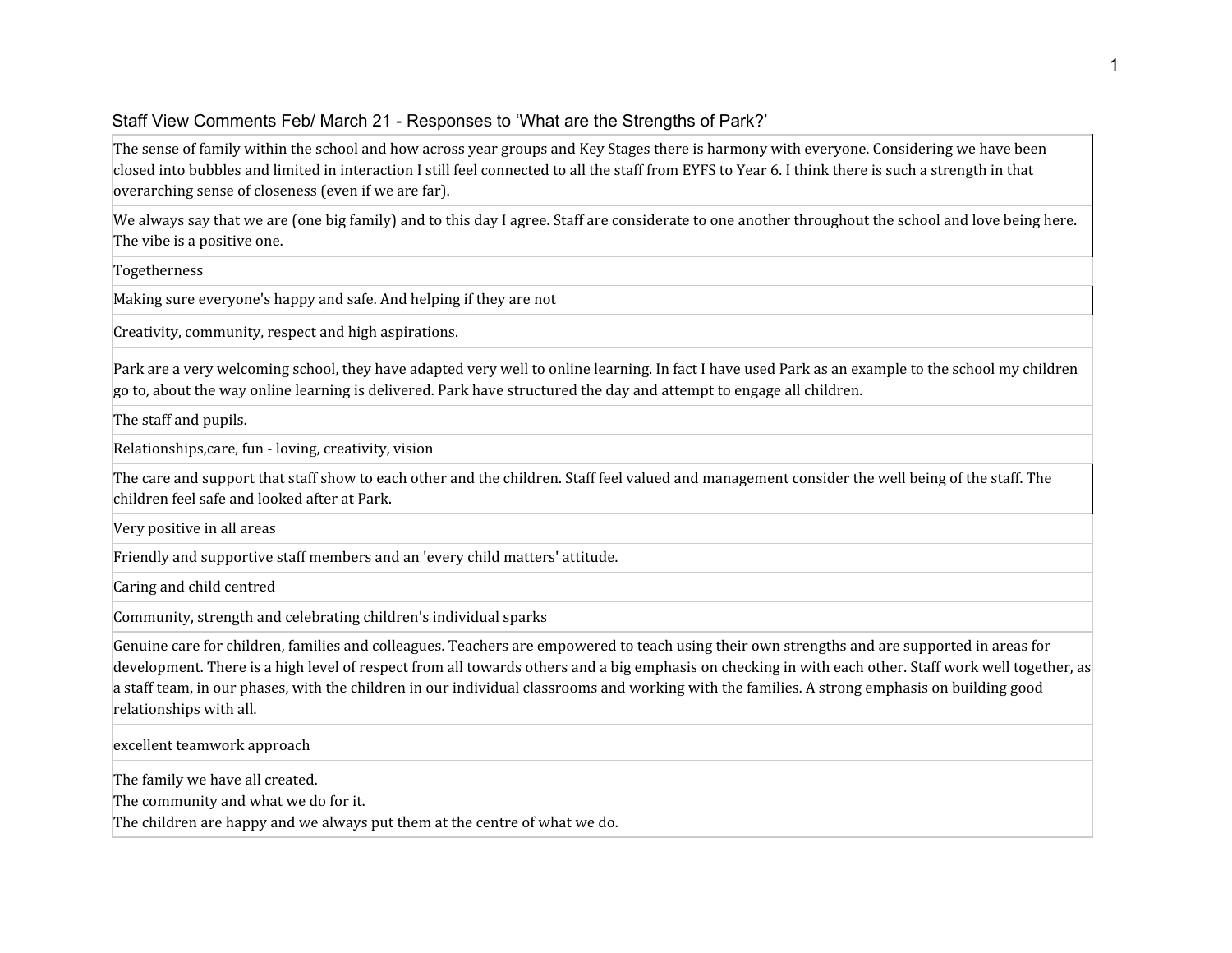Staff are happy and if something arises there are clear channels in place for dealing with it.

The strength at park are all members of staff are respectful.

We have a very strong management them and phase leaders who have always taken staff view in and try to put them in place.

Relationships (staff to pupils, pupil to pupil and staff to staff)

- a lot of very experienced staff

- staff genuinely care for the pupils, and are encouraged to do so by management - this comes across in the way behaviour is managed too - staff are all really nice people - I don't think there is anybody who is perceived as being difficult to work with, or trying to get ahead by tripping others up. Staff are kind, positive, and funny! Staff all care about each other and enjoy spending time together

- school management's focus on putting the wellbeing of pupils above all (making sure they are safe and happy before we think about learning) - the way school management appreciate some of the practical difficulties that get in the way of pupils' learning and try to resolve these (e.g. providing wifi, providing devices, running Space to Study club, timetabling online learning so that there wasn't a clash for pupils sharing devices) - senior management genuinely seem to care about staff wellbeing, and genuinely seem to want to make a conscious effort to avoid overloading staff with work

- the staff have a great ability to rise to a challenge, to run with whatever the situation is and make it work

- there is a lot of freedom for staff to do things in the way they see best (within overall parameters)

Our sense of togetherness as a staff, and as a wider school community. Our communications, internally and externally. Our belief in what we do, as all decisions are made with children at the center.

Everyone, be it staff, child, adult, parent/carer is considered, cared for, included, listened to, respected and valued.

Kindness, enthusiasm, high standards and leadership.

Park works together to create a community that cares for everyone that it includes.

Good communication, everyone's easily approachable, positive environment to be in.

Supportive leaders, good leadership, the environment is so positive and encouraging.